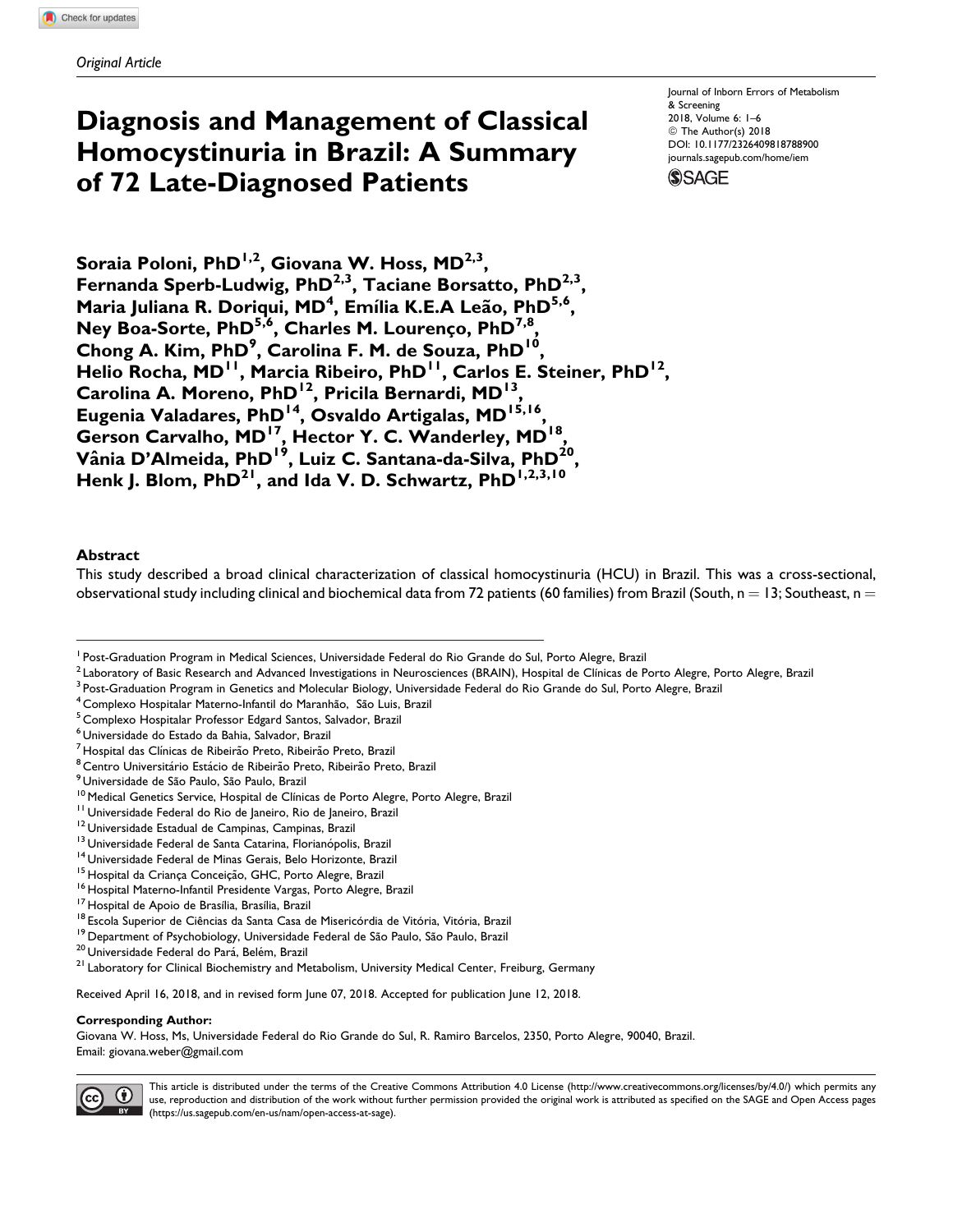37; Northeast,  $n = 8$ ; North,  $n = 1$ ; and Midwest,  $n = 1$ ). Parental consanguinity was reported in 42% of families. Ocular manifestations were the earliest detected symptom (53% of cases), the main reason for diagnostic suspicion (63% of cases), and the most prevalent manifestation at diagnosis (67% of cases). Pyridoxine responsiveness was observed in 14% of patients. Only  $22\%$  of nonresponsive patients on treatment had total homocysteine levels <100  $\mu$ mol/L. Most commonly used treatment strategies were pyridoxine (93% of patients), folic acid (90%), betaine (74%), vitamin B12 (27%), and low-methionine diet  $+$ metabolic formula (17%). Most patients diagnosed with HCU in Brazil are late diagnosed, express a severe phenotype, and poor metabolic control. Milder forms of HCU are likely underrepresented due to underdiagnosis.

## Keywords

classical homocystinuria, CBS deficiency, homocysteine, pyridoxine responsiveness, diagnosis

# Introduction

Classical homocystinuria (HCU; OMIM 236200) is an inborn error of methionine metabolism caused by deficient activity of cystathionine  $\beta$ -synthase (C $\beta$ S; EC 4.2.1.22). Cystathionine b-synthase deficiency leads to massive accumulation of homocysteine and methionine and low levels of cysteine.<sup>1,2</sup> Homocystinuria was first described in  $1962^3$ ; since then, many advances in treatment and early diagnosis, including newborn screening, have improved prognosis dramatically.<sup>4–6</sup> However, diagnosis and management of HCU is still a major challenge in developing countries, where newborn screening is unavailable and access to health-care services is often poor and unequal.<sup>7</sup>

From a clinical standpoint, the classic signs of HCU are lens dislocation, thromboembolism, mental retardation, psychiatric disorders, osteoporosis, and marfanoid features.<sup>8</sup> Established treatment strategies include supplementation of pyridoxine (C $\beta$ S cofactor), folic/folinic acid, betaine, and a methionine-restricted diet supplemented with an essential amino acids admixture free of methionine.<sup>9</sup> Novel therapies with chaperones and enzyme replacement are currently under development.<sup>10–12</sup> Usually, patients who respond to pyridoxine supplementation exhibit a milder phenotype and have a better prognosis.<sup>8</sup>

The worldwide prevalence of HCU is estimated to be 1:100 000.<sup>13</sup> However, several mild and late presentation phenotypes have been described,  $14-16$  raising the issue of whether HCU is largely underdiagnosed. Newborn screening for HCU is performed in some countries with high incidence of the disease, such as Ireland and Qatar.<sup>5,17</sup> Usually, newborn screening is performed by the determination of methionine on filter paper. However, this method has a large percentage of false negatives (up to 50%), since pyridoxine-responsive HCU may not present with hypermethioninemia in the first days of life.<sup>18,19</sup> In Brazil, the prevalence of HCU is unknown, and the disease is not included in the National Neonatal Screening Program.

Brazil is a very large country with over 200 million inhabitants, and the country is characterized by intense admixture.<sup>20,21</sup> The country also has one of the world's largest publicly funded health-care systems, the Unified Health System (Sistema Unico de Sau'de), which was established to provide equitable and comprehensive care to all users. However, betaine and the methionine-free amino acid formulation are not available through Unified Health System, and few centers across the country offer biochemical testing for diagnosis and management of this condition. Furthermore, several factors make diagnosis and management of HCU within the Brazilian health system a major challenge; hence, a substantial number of patients with this treatable condition are believed to remain undiagnosed and thus untreated. Within this context, the present study sought to establish a broad clinical characterization of HCU in Brazil through a survey on diagnosis and management of a representative patient population that is being followed at several centers nationwide.

## Materials and Methods

The present study was approved by the local research ethics committee. Collection procedures for the study were conducted only after participants or their caregivers had agreed to take part in the investigation and provided written informed consent.

#### Patients

The study sample comprised 72 Brazilian patients with a diagnosis of HCU, from 60 different families. Diagnosis was in general made on clinical symptoms followed by clear elevations in homocysteine and methionine. Mutation analyses was performed in  $35$  of the 72 patients.<sup>22</sup> Families from all 5 regions of Brazil were represented: South ( $n = 13$ ), Southeast  $(n = 37)$ , Northeast  $(n = 8)$ , North  $(n = 1)$ , and Midwest  $(n = 1)$ 1). Patients were recruited through contact with physicians involved in care and/or research activities at medical genetics centers across the country. A structured questionnaire containing queries regarding diagnosis, consanguinity, treatment strategies, metabolic control, and current health condition of patients with HCU was sent to 15 medical centers that had agreed to participate in the study. Clinical data regarding diagnosis were available only for 28 patients.

All 72 patients had delayed diagnoses: 62 patients had been diagnosed after clinical suspicion and biochemical findings consistent with HCU (hyperhomocysteinemia and hypermethioninemia), and the remaining 10 had been diagnosed on family screening. Each of the participating centers used a different protocol for determination of pyridoxine responsiveness. For the purposes of this study, patients were classified as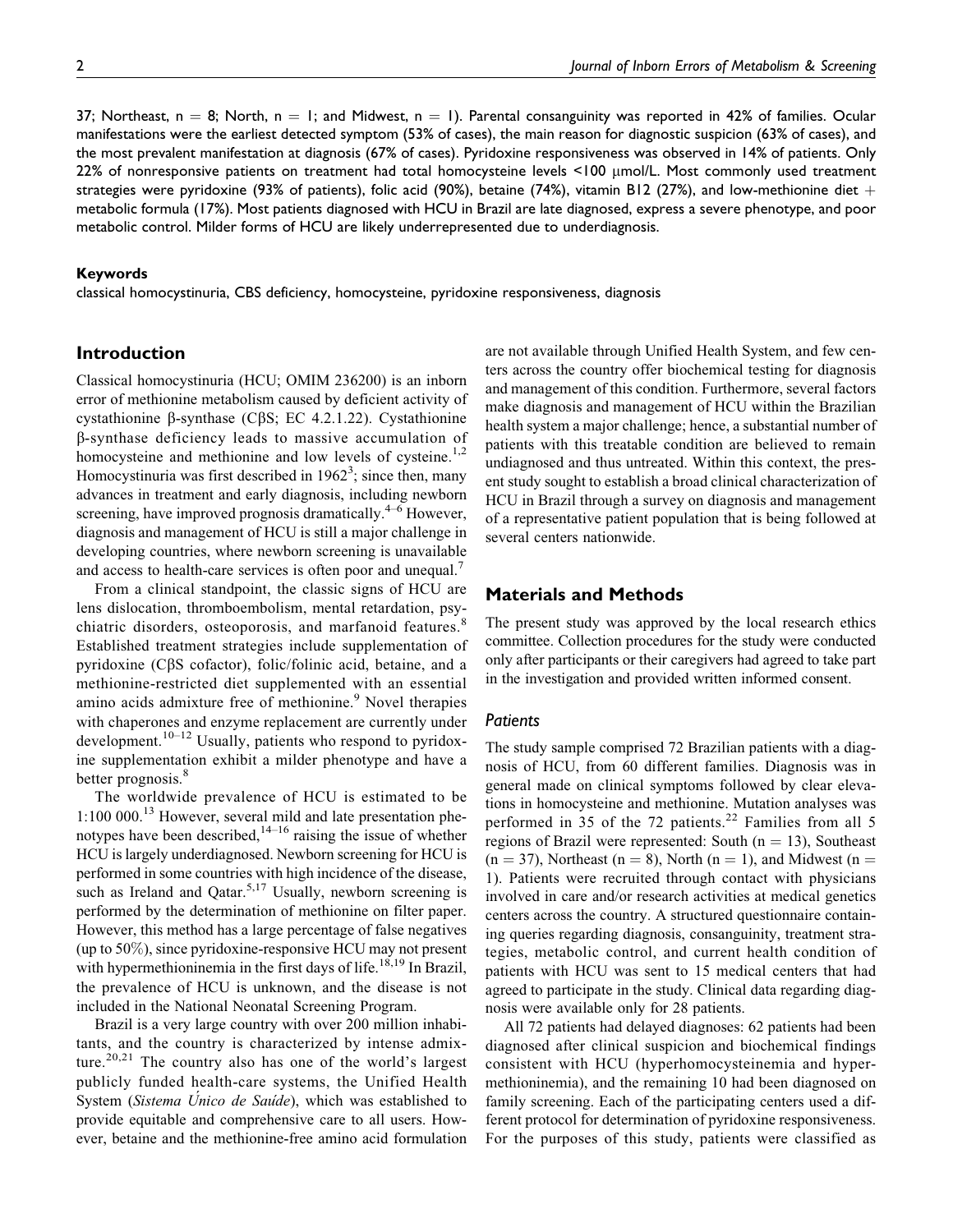|                                                                |                     | Pyridoxine Responsive |                  |      |
|----------------------------------------------------------------|---------------------|-----------------------|------------------|------|
|                                                                | Total<br>$(N = 72)$ | Yes<br>$(n = 10)$     | Nο<br>$(n = 61)$ | P    |
| Current age, years                                             |                     | 19 (5-45) 23 (14-35)  | 18 (5-45)        | .120 |
| Age at first symptom<br>onset, years                           | $5(0-20)$           | $2(0.2-15)$           | $5(0.7-20)$      | .316 |
| Age at diagnosis, years<br>Systems affected at<br>diagnosis, % |                     | 10 (1-39) 11 (4-34)   | $9(1-39)$        | .545 |
| Ocular                                                         | 72                  | 50                    | 75               | .100 |
| <b>CNS</b>                                                     | 60                  | 70                    | 59               | .497 |
| Skeletal                                                       | 60                  | 40                    | 54               | .401 |
| Vascular                                                       | 15                  | 20                    | 14               | .625 |

Table 1. Classical Homocystinuria in Brazil: A Summary of Clinical Findings at Diagnosis.<sup>a</sup>

Abbreviation: CNS, central nervous system.

 ${}^{a}N = 72$ , data expressed as the median (range) or percentage. In 1 patient, pyridoxine responsiveness could not be determined, data from this patient were used alone in the whole-group analysis.

responsive if they achieved homocysteine levels  $\leq 50 \mu m o l/L$ on pyridoxine alone or pyridoxine  $\phi$  folic acid (regardless of the number of weeks since testing). All other patients were classified as nonresponsive to pyridoxine.

Target total homocysteine levels on treatment were set according HCU guidelines,<sup>9</sup> which were  $\leq 50$  µmol/L for pyridoxine-responsive patients and  $\leq 100$  µmol/L for nonresponsive patients. Treatment adherence was determined by the subjective impressions of the care team at each medical center.

## Statistical Analysis

Statistical analysis was performed using SPSS for Windows, version 18.0 (SPSS Inc, Chicago, Illinois). Asymmetrically distributed variables were expressed as the median (range). The Mann-Whitney U test (continuous variables) or  $\chi^2$  test (categorical variables) was used to assess between-group differences. Values of  $P < .05$  were considered significant.

# **Results**

Of the 72 patients included, 55% were male. Two patients were already deceased at the time of inclusion in the study (presumably due to thromboembolic events). The patients belonged to 60 families; parental consanguinity was reported in 25 (42%) families. Median age at assessment was 19 years. The youngest patient was aged 5, and the oldest was 45. Regarding pyridoxine responsiveness, 61 (85%) patients were classified as nonresponsive and 10 (13.8%) as responsive. In 1 patient, pyridoxine responsiveness was not reported/determined.

# Journey to Diagnosis

The very first symptom noticed by families and/or physicians was visual impairment (mainly due to ectopia lentis) in 53% of the cases, followed by developmental delay (22% of cases), seizures (11% of cases), and isolated thromboembolic episodes (9.5% of cases). Table 1 reports clinical features at diagnosis for the sample as a whole and stratified by pyridoxine responsiveness.

The median time elapsed between symptom onset and diagnosis was 5 years (maximum, 34 years). One-third of the patients had 3 or more systems already affected at the time of diagnosis. The main clinical findings leading to investigation of HCU are represented in Figure 1. Eye disease, the most prevalent symptom at diagnosis (67% of cases), accounted for 63% of referrals for HCU investigation.

#### Management

Current clinical and biochemical data were available for 44 patients, of whom 7 were responsive and 37 were nonresponsive to pyridoxine. The median length of follow-up was 6 years (range, 0-27 years). Table 2 describes clinical manifestations and biochemical control in this group of patients. Ocular manifestations were more prevalent among pyridoxinenonresponsive patients (71% vs 97%,  $P = .01$ ). Ectopia lentis was the most common complication in our sample, affecting 91% of patients at the time of study inclusion.

Pyridoxine-responsive patients had significantly lower total homocysteine levels at study inclusion ( $P < .001$ ). Only 22% of nonresponsive patients achieved target total homocysteine levels  $(\leq 100 \mu \text{mol/L})$  on treatment, while all responsive patients  $(n = 7)$  had total homocysteine <50  $\mu$ mol/L. Treatment adherence was reported as appropriate in 44% of patients.

Regarding treatment strategies, 93% of patients were on pyridoxine supplementation, 90% on folic acid, 74% on betaine, 27% on vitamin B12, and only 17% on a lowmethionine diet  $+$  metabolic formula.

# **Discussion**

The present report provides the largest clinical profile of patients with HCU ever studied in Brazil to date. Clinical data of 72 patients (60 unrelated) from 15 medical genetics centers across Brazil were analyzed. Most families lived in the South and Southeast regions of the country. These regions are home to 57% of the country's population [\(http://www.ibge.gov.br/](http://www.ibge.gov.br/)) and, compared to other regions of Brazil, have higher rates of access to health-care services and procedures. The fact that patients from other regions, particularly the North ( $n = 1$ ) and Midwest ( $n = 1$ ), were underrepresented suggests high rates of HCU underdiagnosis and/or limited access to care in these regions.<sup>7</sup>

A high proportion of pyridoxine-nonresponsive patients with HCU was found in our study (85%). Nonresponsive patients usually present a more severe phenotype, have more complications, and younger ages .<sup>6,8,23</sup> In our study, this proportion exceeded rates described worldwide of approximately 50%. <sup>8</sup> In countries where the proportion of nonresponsive patients is disproportionately high, such as Qatar and Ireland,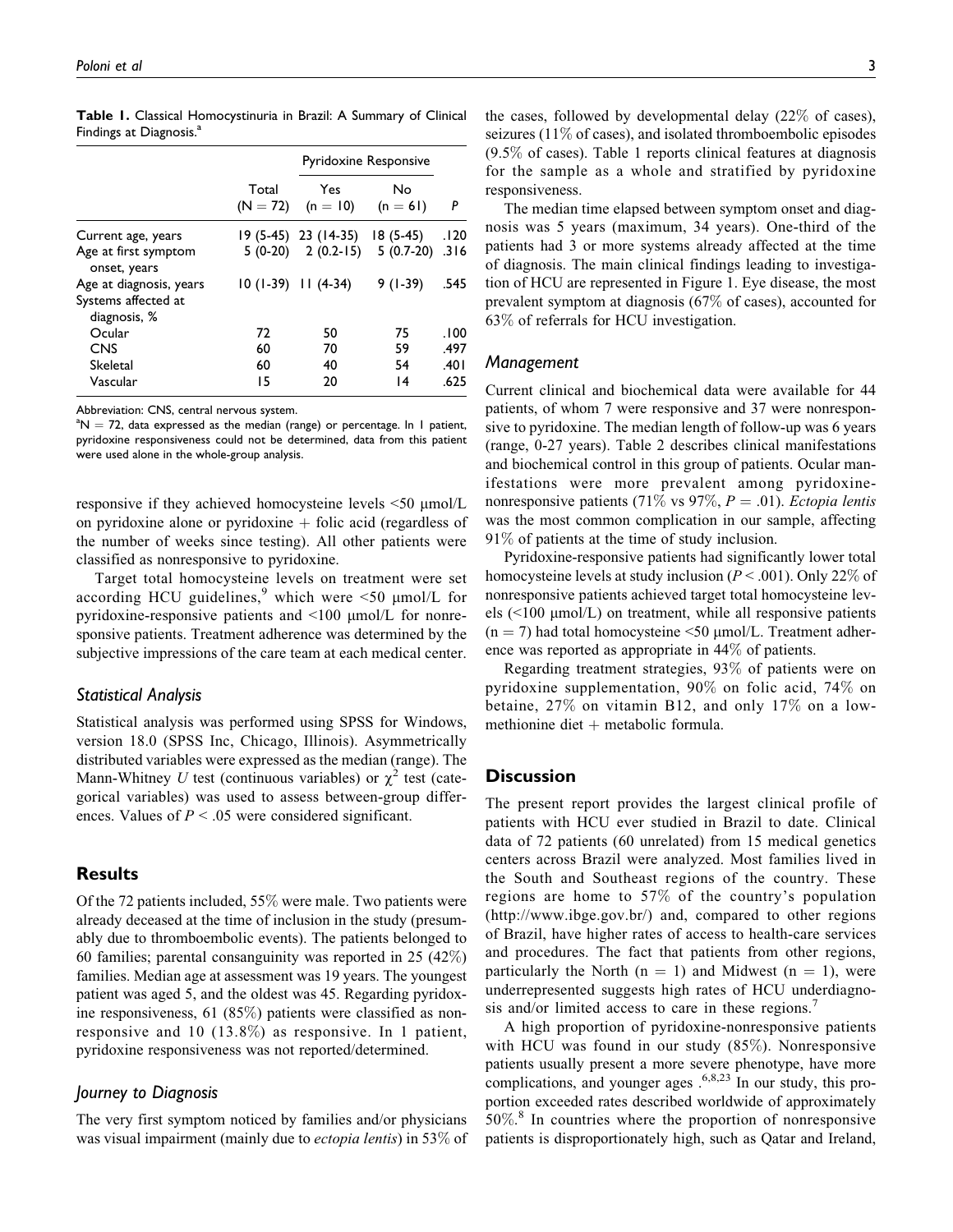

Figure 1. Main reasons for clinical suspicion of classical homocystinuria in our sample ( $N = 72$ ). \*Including marfanoid habitus, \*\* Other than ectopia lentis.

|  |  |  | Table 2. Classical Homocystinuria in Brazil: Clinical and Biochemical         |  |
|--|--|--|-------------------------------------------------------------------------------|--|
|  |  |  | Profile of Patients on Treatment at the Time of Study Inclusion. <sup>a</sup> |  |

|                            |                     | Pyridoxine Responsive |                  |       |
|----------------------------|---------------------|-----------------------|------------------|-------|
|                            | Total<br>$(n = 44)$ | Yes<br>$(n = 7)$      | No<br>$(n = 37)$ | P     |
| Current age, years         | 16                  | $19(14-35)$           | $16(5-37)$       | .182  |
| Homocysteine, µmol/L       | 168                 | $19(14-34)$           | 212 (9-455)      | 5.001 |
| Methionine, µmol/L         | 131                 | 27 (23-650)           | 218 (6-881)      | .065  |
| Clinical manifestations, % |                     |                       |                  |       |
| Ocular                     | 93                  | 71                    | 97               | .013  |
| <b>CNS</b>                 | 70                  | 86                    | 68               | .318  |
| Skeletal                   | 61                  | 57                    | 62               | .803  |
| Vascular                   | 25                  | ۱4                    | 27               | .475  |

Abbreviation: CNS, central nervous system.

 $a^a$ n  $=$  44, data expressed as the median (range) or percentage; reference ranges: homocysteine, 5-15 µmol/L; methionine, 5-30 µmol/L.

specific genotypes are highly prevalent and account for these discrepancies  $.24,25$  In a previous study of our group, we explored in more depth the genotype of 35 patients with HCU who are also included in the current study. $2^2$ 

Our results show there is no single molecular basis for the high prevalence of HCU nonresponsive phenotypes in Brazil. In fact, the most prevalent mutation in that study (p.Ile278Thr) is a pyridoxine-responsive mutation. Another genetic study of 14 Brazilian patients with HCU showed similar results.<sup>26</sup> These findings rather suggest underdiagnosis of pyridoxineresponsive patients in Brazil who express milder phenotypes with fewer symptoms and later onset of clinical presentation.<sup>6,8</sup> In our study, no significant differences in age at symptom onset or age at diagnosis were found between pyridoxine-responsive and nonresponsive patients; however, we believe our analysis was underpowered because of the low number of pyridoxineresponsive patients ( $n = 10$  vs  $n = 61$ , respectively).

The high prevalence of ocular manifestations at diagnosis and their predominant contribution to diagnostic suspicion reinforce the importance of eye disease in HCU. Ectopia lentis is usually the earliest manifestation of HCU, occurring in half of all untreated patients by age 10 years and in over 90% by age 24 years.<sup>8</sup> No significant difference in the prevalence of ocular manifestations at diagnosis was found between responsive and nonresponsive patients (75% vs 50%,  $P =$ .10), although the lack of significance could also be explained by the small sample size. However, this finding is consistent with previous reports in the literature.<sup>8</sup>

Skeletal and neurologic manifestations were also highly prevalent at diagnosis, affecting more than half of patients of our cohort. The lower prevalence of vascular events at diagnosis is consistent with the natural history of HCU, in which such manifestations usually occur in general at a later age.<sup>8</sup> However, vascular disease may have been underrepresented due to the high lethality of thromboembolic events. The relative large time gap between symptom onset to diagnosis (median, 5 years) and the presence of multiple clinical manifestations attest to the difficulty in establishing a definitive diagnosis in these patients.

The main strategies and goals of HCU treatment have been recently established in the first guidelines for the diagnosis and management of  $C\beta S$  deficiency.<sup>9</sup> Early diagnosis and early treatment are the key to prevent clinical manifestations and improve prognosis. $4,18$ In the present study, current clinical and biochemical data were obtained from 44 patients in treatment. There was a clear difference in metabolic control between the groups: Responsive patients had low and even near-normal homocysteine and methionine levels, whereas most nonresponsive patients had persistently high homocysteine levels  $(>100 \mu mol/L)$  despite multiple treatment strategies. This difficulty in achieving metabolic control in pyridoxinenonresponsive patients has been reported elsewhere.<sup>18,27,28</sup>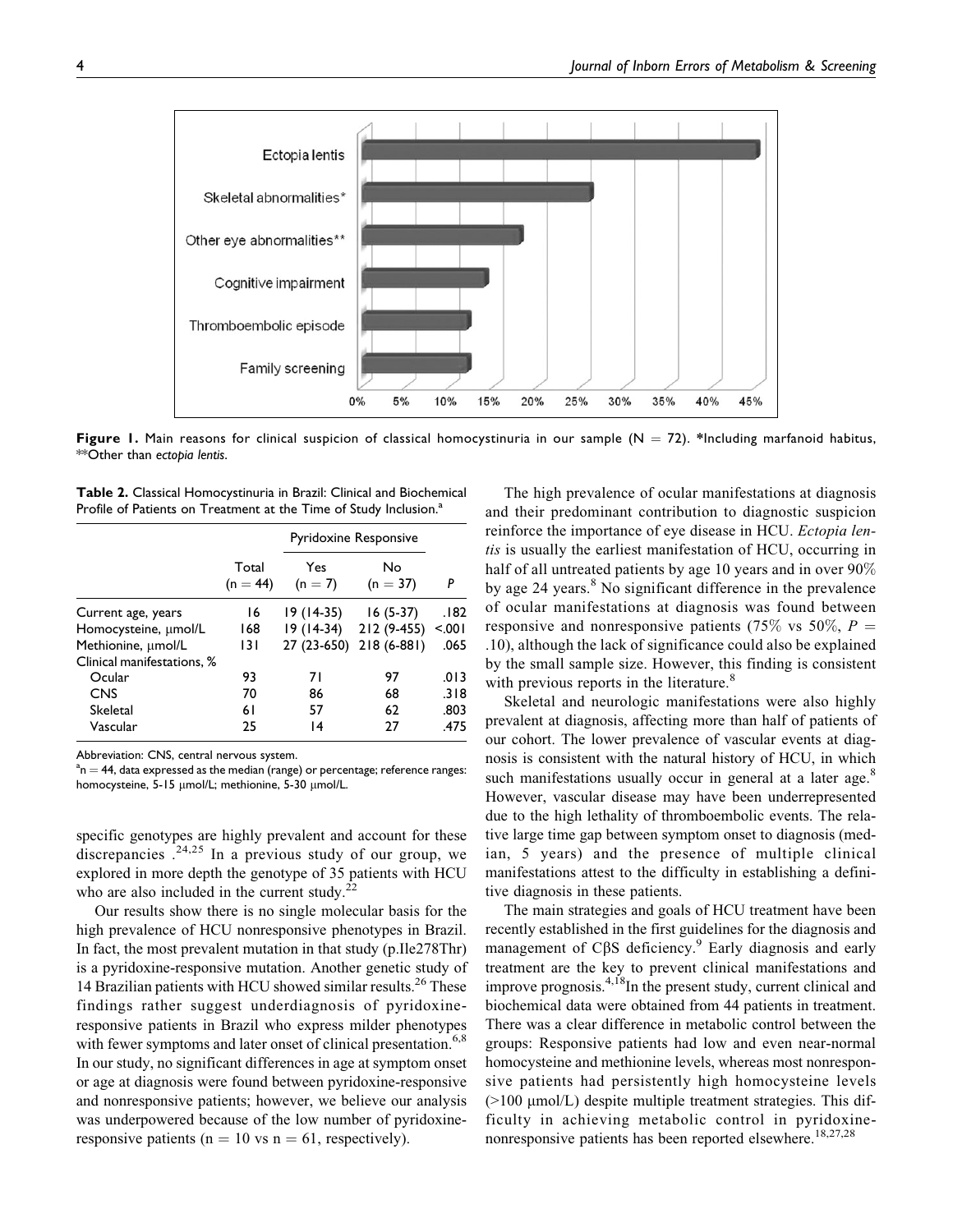The high rate of betaine supplementation and comparatively low use of methionine-restricted diet in the nonresponsive patients may be attributed to several factors: (1) difficulties in obtaining the metabolic formula, which is expensive and not provided by the Unified Health System in Brazil;<sup>29</sup> (2) low adherence to dietary methionine restriction, particularly in patients with a late diagnosis; and (3) limited training of health-care professionals in dietary prescription. In a European survey of 181 patients with pyridoxinenonresponsive HCU, 66% were on dietary treatment, that is, twice as many as in the present study.<sup>30</sup> Homocystinuria guidelines clearly state that betaine should not be considered a first-line treatment for HCU-nonresponsive patients but used as adjunct treatment in those who cannot achieve target levels of homocysteine by other means.<sup>9</sup> While dietary therapy dramatically reduces methionine and homocysteine and normalizes cysteine, betaine supplementation reduces homocysteine but increases methionine levels. $31,32$  In animal models, betaine is less effective at preventing clinical manifestations,<sup>33</sup> and its efficacy declines over time.<sup>34</sup> In humans, there are no studies of the long-term efficacy of betaine supplementation alone in HCU.

In conclusion, this study provides the first broad clinical characterization of HCU in Brazil. All patients described here were late diagnosed, and most expressed a severe phenotype associated with nonresponsiveness to pyridoxine, early and multisystem clinical manifestations, and poor metabolic control. Limitations of this study include the underrepresented number of patients responsive to pyridoxine, and the number of patients coming from some regions of the country. We believe that our findings will contribute to the development of protocols and guidelines to improve diagnosis and management of HCU in Brazil.

### Authors' Note

Soraia Poloni and Giovana Weber Hoss contributed equally to this article. Soraia Poloni, Giovana W. Hoss, Fernanda Sperb-Ludwig, Taciane Borsatto, and Ida V. D. Schwartz made substantial contributions to the conception and design, acquisition of data, analysis, and interpretation of data; Maria Juliana R. Doriqui, Emilia K.E.A Leão, Charles M. Lourenço, Chong A. Kim, Carolina F. M. Souza, Helio Rocha, Marcia Ribeiro, Carlos E. Steiner, Carolina A. Moreno, Pricila Bernardi, Eugenia Valadares, Osvaldo Artigalas, Gerson Carvalho, Hector Y. C. Wanderley, Ney Boa Sorte, and Luiz C. Santana-da-Silva made substantial contributions to the acquisition of data and were involved in revising the manuscript. Ida V. D. Schwartz and Henk J. Blom were involved in the analysis and interpretation of data and critically revising the manuscript for important intellectual content. All authors have given final approval of the version to be published and agreed to be accountable for all aspects of the work in ensuring that questions related to the accuracy or integrity of any part of the work are appropriately investigated and resolved.

## Acknowledgments

The authors thank Prof. Roberto Giugliani, Rede EIM Brasil, Simone Allan Arede, and Associação Brasileira de Homocistinúria for their assistance with patient diagnosis and follow-up.

#### Declaration of Conflicting Interests

The author(s) declared the following potential conflicts of interest with respect to the research, authorship, and/or publication of this article. I. Schwartz and V. D'Almeida are National Council of Scientific and Technological Development (CNPq) research productivity fellows.

## Funding

The author(s) disclosed receipt of the following financial support for the research, authorship, and/or publication of this article: Financial support for this study was provided by CNPq, CAPES, DAAD, and FIPE-HCPA.

#### References

- 1. Stipanuk MH, Ueki I. Dealing with methionine/homocysteine sulfur: cysteine metabolism to taurine and inorganic sulfur. J Inherit Metab Dis. 2011;34(1):17-32.
- 2. Blom HJ, Smulders Y. Overview of homocysteine and folate metabolism. With special references to cardiovascular disease and neural tube defects. J Inherit Metab Dis. 2011;34(1):75-81.
- 3. Carson NA, Neill DW. Metabolic abnormalities detected in a survey of mentally backward individuals in Northern Ireland. Arch Dis Child. 1962;37:505-513.
- 4. Yap S, Rushe H, Howard PM, Naughten ER. The intellectual abilities of early-treated individuals with pyridoxinenonresponsive homocystinuria due to cystathionine betasynthase deficiency. J Inherit Metab Dis. 2001;24(4):437-447.
- 5. Naughten ER, Yap S, Mayne PD. Newborn screening for homocystinuria: Irish and world experience. Eur J Pediatr. 1998; 157(suppl 2):S84-S87.
- 6. Skovby F, Gaustadnes M, Mudd SH. A revisit to the natural history of homocystinuria due to cystathionine beta-synthase deficiency. Mol Genet Metab. 2010;99(1):1-3.
- 7. Stopa SR, Malta DC, Monteiro CN, Szwarcwald CL, Goldbaum M, Cesar CLG. Use of and access to health services in Brazil, 2013 National Health Survey. Rev Saude Publica. 2017;51(suppl 1):3s.
- 8. Mudd SH, Skovby F, Levy HL, et al. The natural history of homocystinuria due to cystathionine beta-synthase deficiency. Am J Hum Genet. 1985;37(1):1-31.
- 9. Morris AA, Kožich V, Santra S, et al. Guidelines for the diagnosis and management of cystathionine beta-synthase deficiency. J Inherit Metab Dis. 2017;40(1):49-74.
- 10. Singh LR, Chen X, Kozich V, Kruger WD. Chemical chaperone rescue of mutant human cystathionine beta-synthase. Mol Genet Metab. 2007;91(4):335-342.
- 11. Kopecká J, Krijt J, Raková K, Kožich V. Restoring assembly and activity of cystathionine  $\beta$ -synthase mutants by ligands and chemical chaperones. J Inherit Metab Dis. 2011;34(1):39-48.
- 12. Majtan T, Hůlková H, Park I, et al. Enzyme replacement prevents neonatal death, liver damage, and osteoporosis in murine homocystinuria. FASEB J. 2017;31(12):5495-5506.
- 13. Moorthie S, Cameron L, Sagoo GS, Bonham JR, Burton H. Systematic review and meta-analysis to estimate the birth prevalence of five inherited metabolic diseases. J Inherit Metab Dis. 2014; 37(6):889-898.